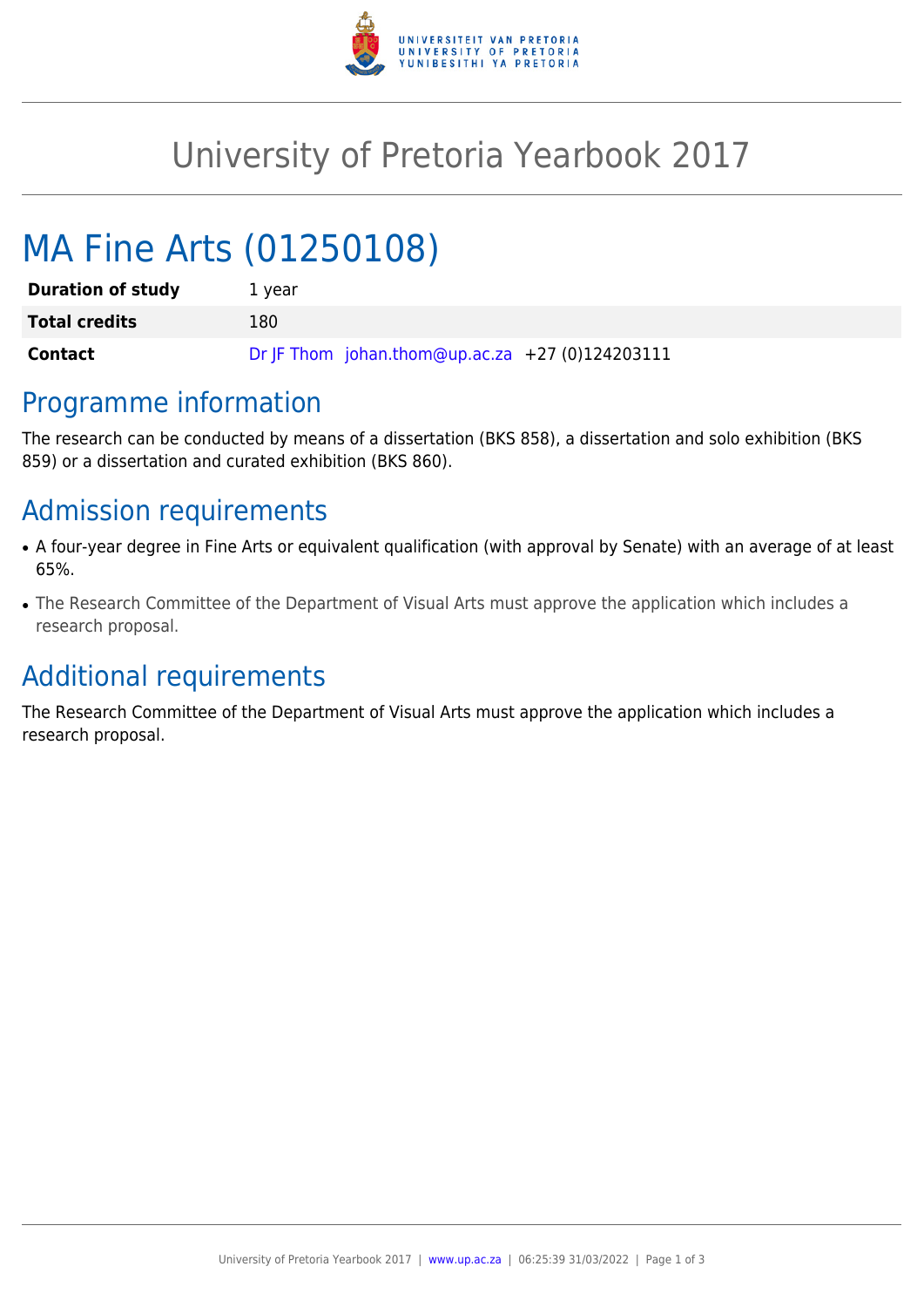

# Curriculum: Final year

## **Minimum credits: 180**

The research can be conducted by means of :

- a. A dissertation (BKS 858), or
- b. A dissertation and solo exhibition (BKS 859) or
- c. A dissertation and curated exhibition (BKS 860).

# **Core modules**

## **Dissertation: Advanced research in Fine Arts 858 (BKS 858)**

| <b>Module credits</b>         | 180.00                                                                                                                    |
|-------------------------------|---------------------------------------------------------------------------------------------------------------------------|
| <b>Prerequisites</b>          | A four-year degree in Fine Arts or equivalent qualification (with approval by<br>Senate) with an average of at least 65%. |
| Language of tuition           | Afrikaans and English is used in one class                                                                                |
| <b>Academic organisation</b>  | <b>Visual Arts</b>                                                                                                        |
| <b>Period of presentation</b> | Year                                                                                                                      |
| <b>Module content</b>         |                                                                                                                           |

A dissertation on an approved topic completed under supervision of a supervisor.

## **Dissertation and creative production 859 (BKS 859)**

| <b>Module credits</b>         | 180.00                                                                                                                   |
|-------------------------------|--------------------------------------------------------------------------------------------------------------------------|
| <b>Prerequisites</b>          | A four-year degree in Fine Arts or equivalent qualification (with approval by<br>Senate) with an average of at least 65% |
| Language of tuition           | Afrikaans and English is used in one class                                                                               |
| <b>Academic organisation</b>  | <b>Visual Arts</b>                                                                                                       |
| <b>Period of presentation</b> | Year                                                                                                                     |

## **Module content**

A solo exhibition of creative work investigating a relevant research theme/idea that has been meaningfully and appropriately delimited within contemporary discourses, accompanied by a dissertation of limited scope serving as a framing document and a catalogue for the exhibition. The creative work and the dissertation must be conceptually linked and integrated.

## **Dissertation and curatorial practice 860 (BKS 860)**

| <b>Module credits</b> | 180.00                                                                                                                    |
|-----------------------|---------------------------------------------------------------------------------------------------------------------------|
| <b>Prerequisites</b>  | A four-year degree in Fine Arts or equivalent qualification (with approval by<br>Senate) with an average of at least 65%. |
| Language of tuition   | Afrikaans and English is used in one class                                                                                |